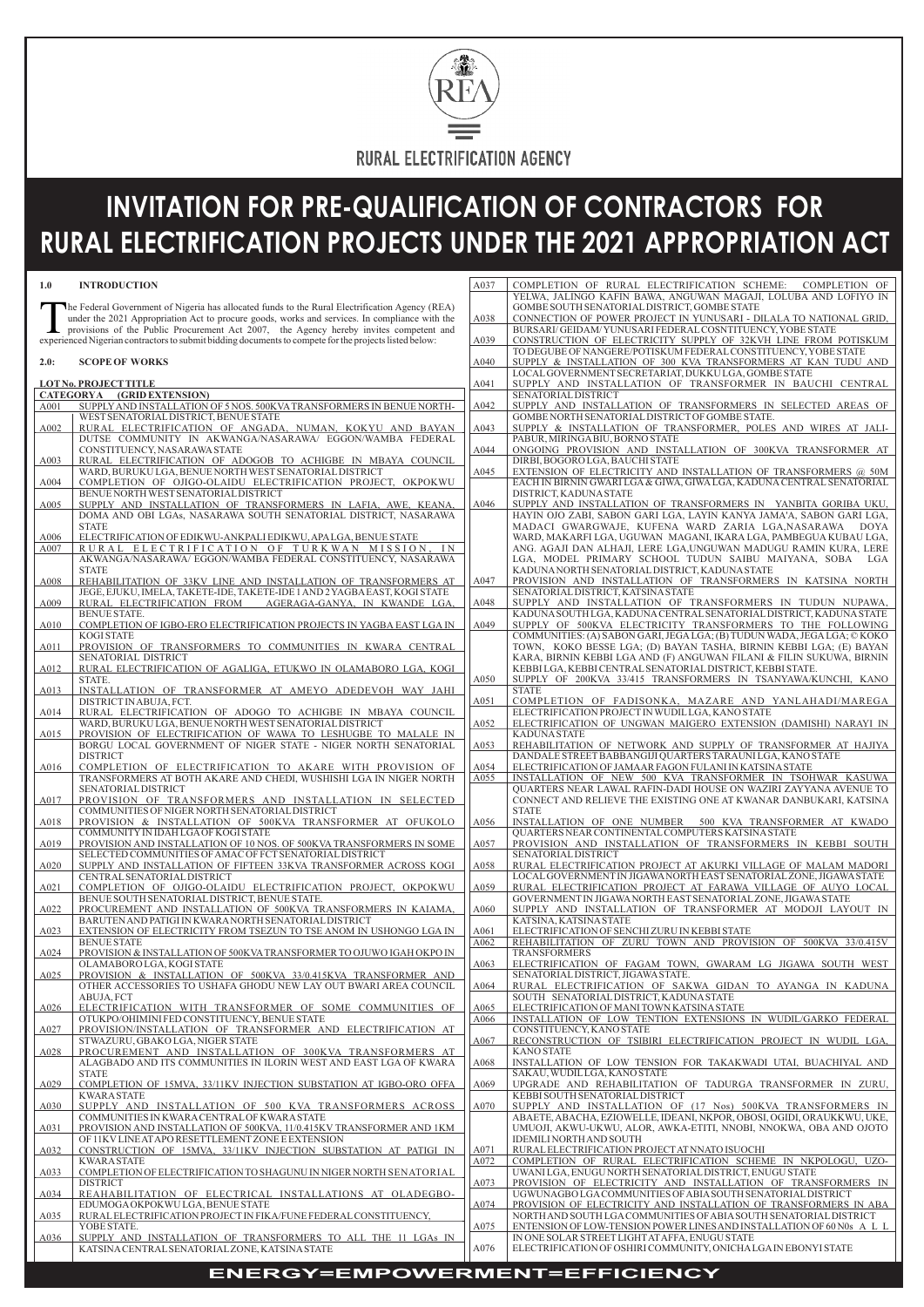# **ENERGY=EMPOWERMENT=EFFICIENCY**

| A077         | ELECTRIFICATION/INSTALLATION OF 300KVA TRANSFORMERS AT NANKA<br>OGBUNKA AND AJALI IN ORUMBA NORTH/SOUTH FED. CONSTITUENCY,                   | <b>B005</b>                          | CONSTRUCTION OF SOLAR SYSTEM AT BLOCK "A" AND "B" OF REA HEADQUATERS                                                                            |
|--------------|----------------------------------------------------------------------------------------------------------------------------------------------|--------------------------------------|-------------------------------------------------------------------------------------------------------------------------------------------------|
|              | <b>ANAMBRASTATE</b>                                                                                                                          |                                      | CATEGORY C (SOLAR STREET LIGHTS)                                                                                                                |
| A078         | PROCUREMENT AND INSTALLATION OF 500KVA TRANSFORMERS AT IGWE<br>GERALD MBAMALU ROAD BY AIC MBAMALU MEDICAL CENTRE JUNCTION                    | C <sub>001</sub>                     | PROVISION AND INSTALLATION OF SOLAR STREET LIGHTS IN SELECTED<br>COMMUNITIES IN BARUTEN/KAIAMA FEDERAL CONSTITUENCY, KWARA                      |
| A079         | ENUGO VILLAGE IDEMILI SOUTH LGA, ANAMBRA STATE<br>EXTENSION AND IMPROVEMENT OF ELECTRICITY IN OROGWE, KUKU,                                  | C <sub>002</sub>                     | SUPPLY AND INSTALLATION OF SOLAR POWERED STREETLIGHTS IN JEGE, POYAN,<br>OGIDI, GRIYAN ILUKE TOWNS IN KOGI WEST SENATORIAL DISTRICT, KOGI STATE |
| A080         | EZIOBODO, NDEGWU AND NAZE OF IMO STATE<br>PROVISION AND INSTALLATION OF 500KVA, 11/0415KV TRANSFORMER AND                                    | CO <sub>03</sub>                     | PROVISION AND INSTALLATION OF SOLAR STREET LIGHTS AND TRANSFORMERS<br>IN GALADIMAWA, FCT                                                        |
| A081         | 1KM LINE AT EDOMIA-ISHIEKE, EBONYI<br>PROVISION AND SUPPLY OF 300KVA TRANSFORMERS AT ISIALANGWA                                              | CO <sub>04</sub><br>C <sub>005</sub> | PROVISION AND INSTALLATION OF SOLAR STREET LIGHTS IN KUKWABA, FCT<br>PROVISION OF SOLAR STREET LIGHTS IN GWANJE COMMUNITY IN NASARAWA           |
|              | NORTH/SOUTH FED CONSTITUENCY, ABIA STATE                                                                                                     |                                      | STATE.                                                                                                                                          |
| A082         | EXTENSION OF ELECTRICITY WITH 15 POLES & STEPDOWN WIRE IN<br>UMUOBISIRIKE VILLAGE, EZIAMA OPARANADIM, AHIAZU-MBAISE, IMO STATE               | C <sub>006</sub>                     | PROVISION AND INSTALLATION OF 3-IN-1 SOLAR STREET LIGHT AT ABAJI, MBAMU<br>AND KENVANGER IN KONSHISHALOCAL GOVERNMENT AREA, BENUE STATE.        |
| A083         | PROVISION & INSTALLATION OF 500KVA TRANSFORMER AND CONVERSION O<br>-F<br>WIRE TO ALUMINIUM CABLE/RETICULATION AT AMUDA COMMUNITY, AFIKPO     | C <sub>007</sub>                     | PROVISION AND INSTALLATION OF ALL IN ONE SOLAR STREET LIGHT AT JUDGES<br><b>OUARTERS ROAD IN LAFIA, NASARAWA STATE</b>                          |
| A084         | <b>LGAIN EBONYI STATE</b><br>ENERGISING OF INSTALLED TRANSFORMERS AT OTOKO, OBOWO AN                                                         | C <sub>008</sub>                     | SOLAR LIGHT PURCHASE AND INSTALLATION IN ADAKA TOWN OF MAKURDI<br>LOCAL GOVERNMENT IN MAKURDI /GUMA FEDERAL CONSTITUENCY, BENUE                 |
| A085         | UMUEKETE UMUNACHI OBOWO LGA, IMO STATE<br>PROCUREMENT OF CABLES AND OTHER ACCESSORIES FOR THE                                                | C <sub>009</sub>                     | <b>STATE</b><br>PROVISION AND INSTALLATION OF SOLAR STREET LIGHTS IN EPE-GIDAN DOGO                                                             |
|              | INSTALLATION OF 300KVA TRANSFORMER AT UMUEKWELE IN ITU EZINIHITTE                                                                            |                                      | DEVELOPMENT COMMUNITY, ASO PADA DISTRICT' NEAR ASO 'B' AREA,                                                                                    |
| A086         | MBAISE L.G.A, IMO STATE<br>SUPPLY/INSTALLATION OF ONE (1) 500KVA TRANSFORMER AT NKWO                                                         | C <sub>010</sub>                     | MARARABA-GURKU, NASARAWA STATE.<br>PROVISION & INSTALLATION OF SOLAR STREET LIGHTS IN SARBOT AND FARIN-                                         |
|              | ISIOKWE MARKET SQUARE AT AMANKPUNATOR ACHI, OJI-RIVER LGA, ENUGU<br><b>STATE</b>                                                             | C <sub>011</sub>                     | KASA COMMUNITIES OF MANGU LGA, PLATEAU STATE<br>PROVISION & INSTALLATION OF SOLAR STREET LIGHTS AT IFETE AINYEBE                                |
| A087         | PROVISION AND INSTALLATION OF ONE (1) 500/33 KVA TRANSFORMER AT<br>UKWU - OFOR ONE IN ENUGWU UMUSIOME NKPOR IDEMILI NORTH LGA OF             | C <sub>012</sub>                     | OTUKPOLGA, BENUE STATE.<br>PROVISION AND INSTALLATION OF SOLAR STREET LIGHTS AT REDEEM                                                          |
| A088         | <b>ANAMBRA STATE</b><br>GRID EXTENSION OF EXISTING 2KM HT/ LT LINES AND REPLACEMENT OF                                                       | C013                                 | CHURCH IN LOKOJA, KOGI STATE<br>PROVISION OF SOLAR STREET LIGHT ACROSS COMMUNITIES IN KWARA STATE                                               |
|              | VANDALIZED TRANSFORMER IN AFASHION COMMUNITY, ETSAKO WEST LGA EDO<br><b>STATE</b>                                                            | CO <sub>14</sub>                     | PROVISION /INSTALLATION OF SOLAR STREET LIGHT IN OYIBO STREET IN<br>ABACHAROAD, MARABAKARULGA, NASARAWA STATE                                   |
| A089         | COMPLETION OF IJAJA/OLOMA/OGBALISHE ELECTRICITY IN AKOKO-EDO FED                                                                             | CO15                                 | INSTALLATION OF 3-IN-1 SOLAR STREET LIGHTS IN IJOMU ORO, IREPODUN LGAIN                                                                         |
| A090         | CONST.<br>ELECTRIFICATION OF WULA MOBA-ESHILO TO BOKALUM AND BAMBA                                                                           | C <sub>016</sub>                     | <b>KWARA STATE</b><br>PROVISION AND INSTALLATION OF SOLAR LIGHTS TO SELECTED COMMUNITIES                                                        |
| A091         | <b>COMMUNITIES</b><br>COMPLETION OF ELECTRIFICATION EXTENSION IN UGBEGUN - KASAVITA                                                          | C <sub>017</sub>                     | IN PLATEAU NORTH SENATORIAL DISTRICT, JOS STATE.<br>PROVISION AND INSTALLATION OF SOLAR LIGHTS IN YOLA NORTH, YOLA SOUTH                        |
| A092         | INDUSTRY UROMI, EDO STATE<br>SUPPLY OF TRANSFORMER AT OKPAMERI GRAMMAR SCHOOL JUNCTION AND                                                   |                                      | GIREI, SONG, GOMBI, FUFORE, AND HONG LGA IN ADAMAWA CENTRAL<br>SENATORIAL DISTRICT                                                              |
| A093         | EKOR EBIRA SETTLEMENT IN AKOKO-EDO FED. CONST.<br>PROVISION & INSTALLATION OF 500KVA TRANSFORMER AT 21 ISIOMA                                | C <sub>018</sub>                     | SUPPLY AND INSTALLATION OF SOLAR POWERED STREET LIGHTS IN VARIOUS<br>COMMUNITIES OF GAMAWA FED CONSTITUENCY, BAUCHI STATE                       |
| A094         | ONYEBI STREET CABLE POINT, ASABA, DELTA STATE<br>PROVISION OF 500KVA TRANSFORMER AND SOLAR STREET LIGHTS IN IMULE-                           | C <sub>019</sub>                     | PROVISION OF SOLAR STREET LIGHTS AT USMAN DANFODIO CRESCENT OFF<br>LAGOS STREET, MAIDUGURI                                                      |
| A095         | ILLEH EKPOMA ESAN WEST LGA EDO STATE<br>PROVISION & INSTALLATION OF 500 KVA TRANSFORMERS AT OYOMON                                           | C <sub>020</sub>                     | PROVISION & INSTALLATION OF SOLAR STREET LIGHTS IN FORI VILLAGE, BALE-<br>GALTIMARI WARD, JERE LGA, BORNO STATE                                 |
|              | QUARTERS, UBIAJA, EDO STATE                                                                                                                  | CO21                                 | PROVISION AND INSTALLATION OF 50 NOS SOLAR STREET LIGHT IN KANAMMA                                                                              |
| A096         | PROVISIN & INSTALLATION OF 300KVA TRANSFORMER AT PLOT 1 EMARO ROAD,<br>EKIUGBO, UGHELLI NORTH LGA, DELTA STATE                               | C <sub>022</sub>                     | TOWN, YUNUSARI LGA, YOBE STATE<br>PROVISION OF SOLAR STREET LIGHTS IN ZANGO CEMETRY, JARICASA CEMETRY,                                          |
| A097         | PROVISION OF TRANSFORMERS FOR RURAL ELECTRIFICATION IN AKWA IBOM<br>NORTH-EAST SENATORIAL DISTRICT                                           | C023                                 | RIKOTO CEMETRY AND ZURU JUMA'AT MOSOUE (DARIKA MOSOUE)<br>PROVISION AND INSTALLATION OF SOLAR POWERED STREET LIGHTS IN GOMBE                    |
| A098         | PURCHASE OF (20) NOS. OF 300KVA/33 TRANSFORMERS FOR COMMUNITIES IN<br>RIVERS SOUTH EAST SENATORIAL DISTRICT, RIVERS STATE.                   | CO <sub>24</sub>                     | SOUTH SENATORIAL DISTRICT.<br>PROVISION & INSTALLATION OF SOLAR STREET LIGHTS IN FORI VILLAGE, BALE-                                            |
| A099         | EXTENSION OF ELECTRICITY SUPPLY AND INSTALLATION OF 300 KVA<br>TRANSFORMER AT ILABOR NEW OUARTERS IGBODO, DELTA STATE                        | CO <sub>25</sub>                     | GALTIMARI WARD, JERE LGA, BORNO STATE<br>PROVISION AND INSTALLATION OF SOLAR STREET LIGHTS AT GOSHE TOWN,                                       |
| A100         | COMPLETION OF ELECTRIFICATION OF IDUM, ADUM AND IGBO COMMUNITIES IN                                                                          |                                      | <b>GOZA LGA, BORNO STATE</b><br>PROVISION AND INSTALLATION OF SOLAR STREET LIGHTS AT ALONG ALI                                                  |
| A101         | WANIHEM YALALGA, CROSS RIVER STATE<br>SUPPLY OF 500KVA TRANSFORMER AT OJAH COMMUNITY IN AKOKO-EDO FED.                                       | C <sub>026</sub>                     | KOTOKO HOUSE OFF LAGOS STREET, MAIDUGURI, BORNO STATE                                                                                           |
| A102         | CONST.<br>SUPPLY OF 500KVA TRANSFORMER AT OJIRAMI-DAM COMMUNITY IN AKOKO-EDO                                                                 | CO27                                 | SUPPLY OF SOLAR STREET LIGHT TO THE FOLLOWING SCHOOLS IN KEBBI STATE:<br>(A) UNITY COLLEGE BIRNIN KEBBI                                         |
| A103         | FED. CONST.<br>CONSTRUCTION OF HIGH TENSIONS ELECTRICITY LINKAGE FROM BUNU TO                                                                |                                      | (B) GOVERNMENT GIRLS SECONDARY SCHOOLALIERO<br>(C) GOVERNMENT SECONDARY SCHOOL, KOKO                                                            |
|              | KOROMA, AND STEP DOWN TO EXISTING LINES WITH 300 KVA/33 TRANSFORMERS<br>AND SUBSTATIONS AT KOROMA TAI, RIVER SOUTH EAST SENATORIAL DISTRICT, |                                      | (D) GOVERNMENT SECONDARY SCHOOL GWANDU AND<br>(E) VARIOUS VILLAGES IN KEBBI CENTRAL SENATORIAL DISTRICT.                                        |
| A104         | <b>RIVER STATE.</b><br>REHABILITATION/MAINTENANCE OF HORO AND GBENEUE SUBSTATIONS WITH                                                       | C <sub>028</sub>                     | SUPPLY AND INSTALLATION OF SOLAR STREET LIGHTS AT MALLAM<br>MADORI/KAUGAMAFED. CONSTITUENCY, JIGAWA STATE                                       |
|              | NEW 300 KVA/33 TRANSFORMERS, IN TAI LGA, RIVERS SOUTH EAST SENATORIAL<br>DISTRICT, RIVERS STATE.                                             | C <sub>029</sub>                     | SUPPLY AND INSTALLATION OF ALL IN ONE SOLAR STREET LIGHTS AT IN SOME<br>SELECTED COMMUNITIES OF BIRNIN/GWARI/GIWA FED CONSTITUENCY, KADUNA      |
| A105         | STEPPING DOWN AND INSTALLATION OF 300 KVA/33 TRANSFORMERS WITH                                                                               |                                      | <b>STATE</b>                                                                                                                                    |
|              | LOWER TENSION POOLS AND WIRING AT OKWALE, KHANA LGA, RIVERS SOUTH<br>EAST SENATORIAL DISTRICT, RIVERS STATE.                                 | CO <sub>30</sub>                     | SUPPLY & INSTALLATION OF INTEGRATED SOLAR STREET LIGHTS ALONG<br>SAMINAKA ROAD IN UNGUWAR KANAWA OF KADUNA NORTH LGA                            |
| A106         | PROVISION OF ADDITIONAL FUND FOR THE COMPLETION OF KING GBOMS ROAD,<br>AND CHANGE FROM 11 KVALINE OT 33 KVA PORT HARCOURT                    | CO <sub>31</sub>                     | INSTALLATION OF SOLAR POWERED STREET/SECURITY LIGHTING COVERING 500<br>METERS ACROSS COMMUNITY HOUSES IN TSOHUAR KASUWA QUARTERS OFF            |
| A107         | STEP-DOWN ELECTRICITY AT OGBALISHE COMMUNITY IN AKOKO-EDO FED.<br>CONST.                                                                     | CO <sub>32</sub>                     | WAZIRI ZAYYANA AVENUE TO ALIBABA QUARTERS IN KATSINA STATE<br>INSTALLATION OF SOLAR POWERED STREET/SECURITY LIGHTING COVERING                   |
| A108         | EXTENSION OF ELECTRICITY AND INSTALLATION OF TRANSFORMERS IN EKITI<br>NORTH SENATORIAL DISTRICT, EKITI STATE                                 |                                      | 1000 METERS ACROSS COMMUNITY HOUSES IN KWADO QUARTERS FROM<br>CONTINENTAL COMPUTERS IN KATSINA STATE                                            |
| A109<br>A110 | ELECTRIFICATION OF APENPE VILLAGE, ISEYIN LGA, OYO STATE<br>RURAL ELECTRIFICATION OF UNITY AVENUE OGUNLADE/ABODI LAYOUT NEW                  | CO <sub>33</sub>                     | PROVISION AND INSTALLATION OF SOLAR STREET LIGHTS IN KEBBI SOUTH<br>SENATORIAL DISTRICT                                                         |
|              | L.G. IGIRIGIRI ROAD, ADO EKITI IN EKITI STATE                                                                                                | C <sub>034</sub>                     | PROCUREMENT AND INSTALLATION OF SOLAR STREET LIGHTS AT GUMEL                                                                                    |
| A111         | SUPPLY AND INSTALLATION OF 3NOS. 500KVA TRANSFORMERS IN KOSOFE, IBEJU<br>LEKKI IN LAGOS EAST SENATORIAL DISTRICT                             | CO <sub>35</sub>                     | SUPPLY AND INSTALLATION OF SOLAR STREET LIGHT AT SHIYAR JARIRI, TUDUN-<br>WADAAREA, SOKOTO STATE                                                |
| A112         | POWER IMPROVEMENT AT PEERE OLUKUNLE, IGBOLE-OJE, AKUNKO, ORILE-OJE<br>IN OGO-OLUWA LOCAL GOVERNMENT, OYO STATE                               | C <sub>036</sub>                     | PROVISION/INSTALLATION OF SOLAR STREET LIGHT AT MABARI AND GATAKAWA<br>IN KANKARA LGA, KATSINA STATE                                            |
| A113         | POWER IMPROVEMENT AT IKUSIN, IKOLO, ILAJUE, IWONSO AND MONGELE<br>COMMUNITIES IN SURULERE LOCAL GOVERNMENT, OYO STATE                        | C <sub>0</sub> 37                    | PROVISION/INSTALLATION OF SOLAR STREET LIGHTS AT DUTSINMA LGA,<br><b>KATSINA</b>                                                                |
| A114         | REQUEST FOR 1NO.500KVA TRANSFORMER AT ARAROMI COMMUNITY, ZONE 4,<br>OSOGBO L.G. HOUSING SCHEME OFF OSOGBO ILESHA ROAD, OSOGBO OSUN           | C <sub>038</sub>                     | PROVISION AND INSTALLATION OF SOLAR STREET LIGHT AT ALONG BAYAN GGSS<br>KAMBA IN DANDI LGA OF KEBBI STATE                                       |
| A115         | STATE.<br>ELECTRIFICATION OF IBIOLUWA DAWASI, ORIRE LGA IN OYO STATE                                                                         | C <sub>039</sub>                     | PROVISION AND INSTALLATION OF SOLAR STREET LIGHTS AT SULE BELLO<br>STREET, TAKAMA-JANYAU AREA OF GUSAU LGA, ZAMFARA STATE                       |
| A116         | REQUEST FOR ELECTRIFICATION OF IFESOWAPO COMMUNITY MAGBON IN<br>ABEOKUTA                                                                     | C <sub>040</sub>                     | SUPPLY AND INSTALLATION OF SOLAR POWERED STREET LIGHTS AT JIBRIN<br>MUAZU ROAD, JAJI AREA, IGABI LGA, KADUNA STATE                              |
| A117         | PROVISION & INSTALLATION OF 500KVA TRANSFORMER AT AJERO PALACE, IJERO-                                                                       | C <sub>041</sub>                     | PROVISION OF SOLAR STREET LIGHT AT HAYIN DANMANI RIMAYE, IGABI LGA,                                                                             |
| A118         | EKITI IN IJERO LGA OF EKITI STATE<br>PROVISION AND INSTALLATION OF 300KVA TRANSFORMER AT ULEMO STREET                                        | C <sub>042</sub>                     | KADUNA STATE.<br>PROVISION AND INSTALLATION OF SOLAR STREET LIGHTS AT ZAMANGIRA                                                                 |
| A119         | FRONT OF ELEMO HOUSE, PARATITA, EFON ALAAYE, EKITI STATE<br>PROVISION OF TRANSFORMERS FOR RURAL COMMUNITIES IN EKITI CENTRAL                 | CO <sub>43</sub>                     | VILLAGE, FURFURI-KWAIKWAI WARD, BUNGUDU LGA, ZAMFARA STATE<br>PROVISION AND INSTALLATION OF SOLAR STREET LIGHTS IN KATSINA SOUTH                |
| A120         | SENATORIAL DISTRICT, EKITI STATE.<br>PROVISION AND INSTALLATION OF 500KVA TRANSFORMERS IN ADO-ODO/OTA,                                       | C044                                 | SENATORIAL DISTRICT, KATSINA STATE.<br>PROVISION AND INSTALLATION OF SOLAR STREET LIGHTS IN KALGO TOWN,                                         |
|              | IMEKO AFON, IPOKIA, YEWA NORTH AND YEWA SOUTH IN OGUN WEST<br>SENATORIAL DISTRICT.                                                           | C <sub>045</sub>                     | KALGO LGA, KEBBI STATE<br>CONSTRUCTION AND INSTALLATION OF SOLAR LIGHTS IN GWALE FEDERAL                                                        |
| A121         | SUPPLY AND INSTALLATION OF 4 NOS OF 500 KVA TRANSFORMER IN AMUWO-<br>ODOFIN FED CONSTITUENCY, LAGOS STATE                                    | C <sub>046</sub>                     | CONSTITUENCY, KANO STATE<br>PROVISION OF ALL IN ONE SOLAR STREET LIGHTS IN UMUNGALAGU                                                           |
|              | <b>CATEGORYB</b><br>(SOLAR MINI GRID/SOLAR HOME SYSTEM)                                                                                      |                                      | COMMUNITY IN ISIALANGWA NORTH/SOUTH FEDERAL CONSTITUENCY, ABIA<br><b>STATE</b>                                                                  |
| <b>B001</b>  | PROVISION OF 200W/40W SOLAR HOME SYSTEMS FOR PRODOCTIVE/HOME USE IN                                                                          | C047                                 | REQUEST FOR PROVISION OF SOLAR STREET LIGHT AND 500KVA TRANSFORMER                                                                              |
| <b>B002</b>  | KAGA, MAFA AND GAMBORU<br>PROVISION AND INSTALLATION OF 50KWP SOLAR HYBRID IN BOKKO AT ZURMI                                                 | C048                                 | IN UMUEBO-UMURI AUTONOMOUS COMMUNITY IN IKEDURU LGA<br>CONSTRUCTION OF SOLAR STREET LIGHTS AND ACCESS ROAD AT NJIEGU, ISIENU                    |
| <b>B003</b>  | LGAIN SHINKAFI/ZURMI FEDERAL CONSTITUENCY, ZAMFARA STATE<br>SUPPLY AND INSTALLATION OF SOLAR HOME SYSTEM TO THEATRE ROOM AT                  | C <sub>049</sub>                     | AMAGUNZE, ENUGU STATE<br>PROVISION OF SOLAR STREET LIGHT IN UMUAGWU, UMUEZUO, UMUOKIRIKA                                                        |
|              | HADEJIA, BIRNIWA, MALAM MADORI AND KAFIN HAUSA GENERAL HOSPITALS OF<br>JIGAWA NORTH EAST SENATORIAL DISTRICT, JIGAWA STATE.                  | C <sub>050</sub>                     | EKWEREAZU, AHIAZU MBAISE LGA, IMO STATE.<br>PROVISION OF SOLAR STREET LIGHT AT UGWUAJI/OBEAGU UGWUAJI                                           |
| <b>B004</b>  | CONSTRUCTION OF SOLAR HYBRID MINIGRID AT AMENDE IN ESAN WEST LGA                                                                             |                                      | COMMUNITIES, ENUGU SOUTH LGA, ENUGU STATE                                                                                                       |

| A077         | ELECTRIFICATION/INSTALLATION OF 300KVA TRANSFORMERS AT NANKA<br>OGBUNKA AND AJALI IN ORUMBA NORTH/SOUTH FED. CONSTITUENCY,<br><b>ANAMBRA STATE</b>                                                                             |  |
|--------------|--------------------------------------------------------------------------------------------------------------------------------------------------------------------------------------------------------------------------------|--|
| A078         | PROCUREMENT AND INSTALLATION OF 500KVA TRANSFORMERS AT IGWE<br>GERALD MBAMALU ROAD BY AIC MBAMALU MEDICAL CENTRE JUNCTION                                                                                                      |  |
| A079         | ENUGO VILLAGE IDEMILI SOUTH LGA, ANAMBRA STATE<br>EXTENSION AND IMPROVEMENT OF ELECTRICITY IN OROGWE, KUKU,<br>EZIOBODO, NDEGWU AND NAZE OF IMO STATE                                                                          |  |
| A080         | PROVISION AND INSTALLATION OF 500KVA, 11/0415KV TRANSFORMER AND<br>1KM LINE AT EDOMIA-ISHIEKE, EBONYI                                                                                                                          |  |
| A081         | PROVISION AND SUPPLY OF 300KVA TRANSFORMERS AT ISIALANGWA<br>NORTH/SOUTH FED CONSTITUENCY, ABIA STATE                                                                                                                          |  |
| A082         | EXTENSION OF ELECTRICITY WITH 15 POLES & STEPDOWN WIRE IN<br>UMUOBISIRIKE VILLAGE, EZIAMA OPARANADIM, AHIAZU-MBAISE, IMO STATE                                                                                                 |  |
| A083         | PROVISION & INSTALLATION OF 500KVA TRANSFORMER AND CONVERSION O<br>F<br>WIRE TO ALUMINIUM CABLE/RETICULATION AT AMUDA COMMUNITY, AFIKPO<br>LGA IN EBONYI STATE                                                                 |  |
| A084         | ENERGISING OF INSTALLED TRANSFORMERS AT OTOKO, OBOWO AN<br>UMUEKETE UMUNACHI OBOWO LGA, IMO STATE                                                                                                                              |  |
| A085         | PROCUREMENT OF CABLES AND OTHER ACCESSORIES FOR THE<br>INSTALLATION OF 300KVA TRANSFORMER AT UMUEKWELE IN ITU EZINIHITTE<br>MBAISE L.G.A, IMO STATE                                                                            |  |
| A086         | SUPPLY/INSTALLATION OF ONE (1) 500KVA TRANSFORMER AT NKWO<br>ISIOKWE MARKET SQUARE AT AMANKPUNATOR ACHI, OJI-RIVER LGA, ENUGU<br><b>STATE</b>                                                                                  |  |
| A087         | PROVISION AND INSTALLATION OF ONE (1) 500/33 KVA TRANSFORMER AT<br>UKWU - OFOR ONE IN ENUGWU UMUSIOME NKPOR IDEMILI NORTH LGA OF<br><b>ANAMBRA STATE</b>                                                                       |  |
| A088         | GRID EXTENSION OF EXISTING 2KM HT/ LT LINES AND REPLACEMENT OF<br>VANDALIZED TRANSFORMER IN AFASHION COMMUNITY, ETSAKO WEST LGA EDO<br><b>STATE</b>                                                                            |  |
| A089<br>A090 | COMPLETION OF IJAJA/OLOMA/OGBALISHE ELECTRICITY IN AKOKO-EDO FED.<br>CONST.<br>ELECTRIFICATION OF WULA MOBA-ESHILO TO BOKALUM AND BAMBA                                                                                        |  |
| A091         | <b>COMMUNITIES</b><br>COMPLETION OF ELECTRIFICATION EXTENSION IN UGBEGUN - KASAVITA                                                                                                                                            |  |
| A092         | INDUSTRY UROMI, EDO STATE<br>SUPPLY OF TRANSFORMER AT OKPAMERI GRAMMAR SCHOOL JUNCTION AND                                                                                                                                     |  |
| A093         | EKOR EBIRA SETTLEMENT IN AKOKO-EDO FED. CONST.<br>PROVISION & INSTALLATION OF 500KVA TRANSFORMER AT 21 ISIOMA                                                                                                                  |  |
| A094         | ONYEBI STREET CABLE POINT, ASABA, DELTA STATE<br>PROVISION OF 500KVA TRANSFORMER AND SOLAR STREET LIGHTS IN IMULE-                                                                                                             |  |
| A095         | ILLEH EKPOMA ESAN WEST LGA EDO STATE<br>PROVISION & INSTALLATION OF 500 KVA TRANSFORMERS AT OYOMON                                                                                                                             |  |
| A096         | QUARTERS, UBIAJA, EDO STATE<br>PROVISIN & INSTALLATION OF 300KVA TRANSFORMER AT PLOT 1 EMARO ROAD,                                                                                                                             |  |
| A097         | EKIUGBO, UGHELLI NORTH LGA, DELTA STATE<br>PROVISION OF TRANSFORMERS FOR RURAL ELECTRIFICATION IN AKWA IBOM<br>NORTH-EAST SENATORIAL DISTRICT                                                                                  |  |
| A098         | PURCHASE OF (20) NOS. OF 300KVA/33 TRANSFORMERS FOR COMMUNITIES IN<br>RIVERS SOUTH EAST SENATORIAL DISTRICT, RIVERS STATE.                                                                                                     |  |
| A099         | EXTENSION OF ELECTRICITY SUPPLY AND INSTALLATION OF 300 KVA<br>TRANSFORMER AT ILABOR NEW OUARTERS IGBODO, DELTA STATE                                                                                                          |  |
| A100         | COMPLETION OF ELECTRIFICATION OF IDUM, ADUM AND IGBO COMMUNITIES IN<br>WANIHEM YALALGA, CROSS RIVER STATE                                                                                                                      |  |
| A101         | SUPPLY OF 500KVA TRANSFORMER AT OJAH COMMUNITY IN AKOKO-EDO FED.<br>CONST.                                                                                                                                                     |  |
| A102         | SUPPLY OF 500KVA TRANSFORMER AT OJIRAMI-DAM COMMUNITY IN AKOKO-EDO<br>FED. CONST.                                                                                                                                              |  |
| A103         | CONSTRUCTION OF HIGH TENSIONS ELECTRICITY LINKAGE FROM BUNU TO<br>KOROMA, AND STEP DOWN TO EXISTING LINES WITH 300 KVA/33 TRANSFORMERS<br>AND SUBSTATIONS AT KOROMA TAI, RIVER SOUTH EAST SENATORIAL DISTRICT,<br>RIVER STATE. |  |
| A104         | REHABILITATION/MAINTENANCE OF HORO AND GBENEUE SUBSTATIONS WITH<br>NEW 300 KVA/33 TRANSFORMERS, IN TAI LGA, RIVERS SOUTH EAST SENATORIAL<br>DISTRICT, RIVERS STATE.                                                            |  |
| A105         | STEPPING DOWN AND INSTALLATION OF 300 KVA/33 TRANSFORMERS WITH<br>LOWER TENSION POOLS AND WIRING AT OKWALE, KHANA LGA, RIVERS SOUTH<br>EAST SENATORIAL DISTRICT, RIVERS STATE.                                                 |  |
| A106         | PROVISION OF ADDITIONAL FUND FOR THE COMPLETION OF KING GBOMS ROAD,<br>AND CHANGE FROM 11 KVALINE OT 33 KVA PORT HARCOURT                                                                                                      |  |
| A107         | STEP-DOWN ELECTRICITY AT OGBALISHE COMMUNITY IN AKOKO-EDO FED.<br>CONST.                                                                                                                                                       |  |
| A108         | EXTENSION OF ELECTRICITY AND INSTALLATION OF TRANSFORMERS IN EKITI<br>NORTH SENATORIAL DISTRICT, EKITI STATE                                                                                                                   |  |
| A109<br>A110 | ELECTRIFICATION OF APENPE VILLAGE, ISEYIN LGA, OYO STATE<br>RURAL ELECTRIFICATION OF UNITY AVENUE OGUNLADE/ABODI LAYOUT NEW                                                                                                    |  |
| A111         | L.G. IGIRIGIRI ROAD, ADO EKITI IN EKITI STATE<br>SUPPLY AND INSTALLATION OF 3NOS. 500KVA TRANSFORMERS IN KOSOFE, IBEJU<br>LEKKI IN LAGOS EAST SENATORIAL DISTRICT                                                              |  |
| A112         | POWER IMPROVEMENT AT PEERE OLUKUNLE, IGBOLE-OJE, AKUNKO, ORILE-OJE<br>IN OGO-OLUWALOCAL GOVERNMENT, OYO STATE                                                                                                                  |  |
| A113         | POWER IMPROVEMENT AT IKUSIN, IKOLO, ILAJUE, IWONSO AND MONGELE<br>COMMUNITIES IN SURULERE LOCAL GOVERNMENT, OYO STATE                                                                                                          |  |
| A114         | REQUEST FOR 1NO.500KVA TRANSFORMER AT ARAROMI COMMUNITY, ZONE 4,<br>OSOGBO L.G. HOUSING SCHEME OFF OSOGBO ILESHA ROAD, OSOGBO OSUN                                                                                             |  |